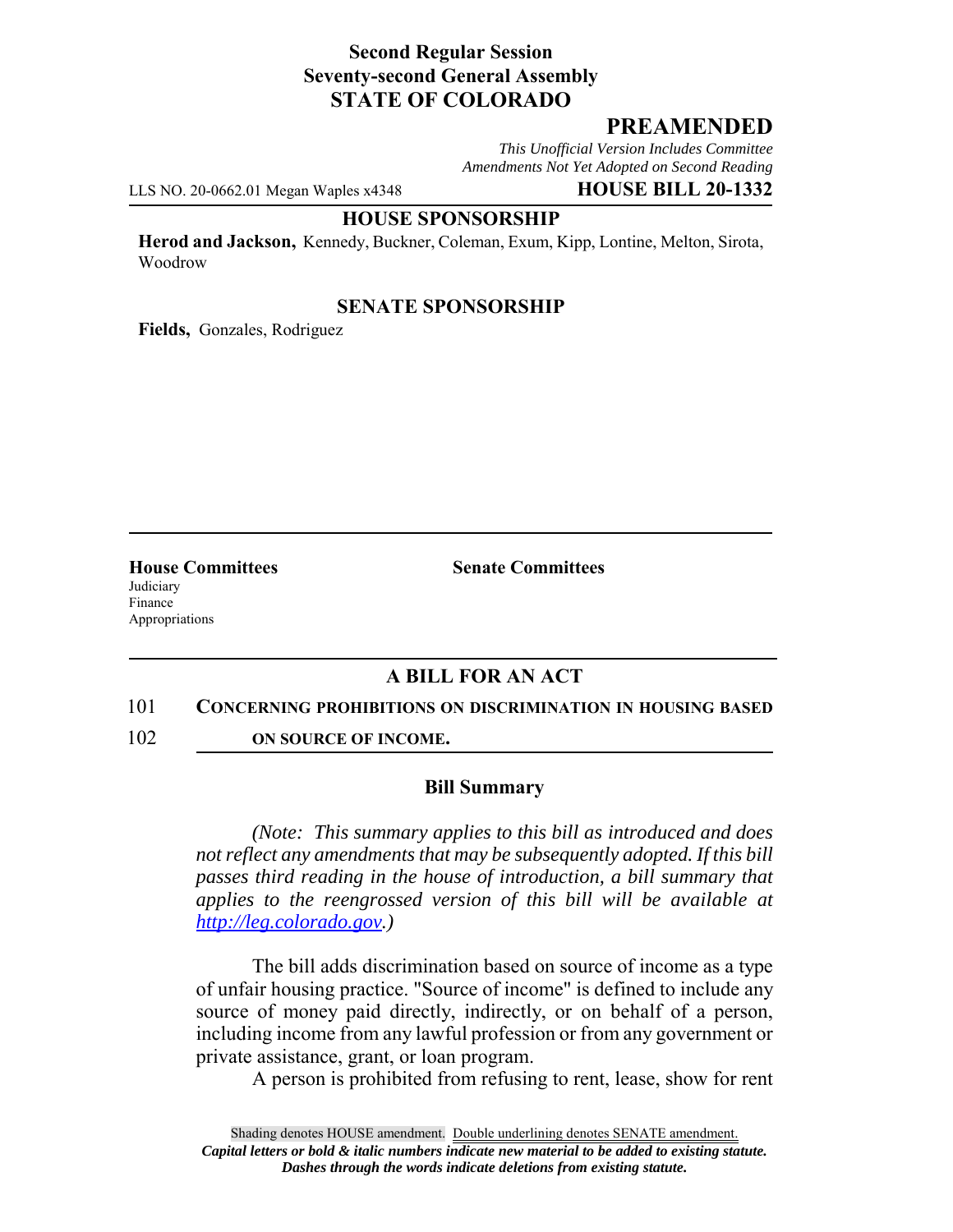or lease, or transmit an offer to rent or lease housing based on a person's source of income. In addition, a person cannot discriminate in the terms or conditions of a rental agreement against another person based on source of income, or based upon the person's participation in a 3rd-party contract required as a condition of receiving public housing assistance. A person cannot include in any advertisement for the rent or lease of housing any limitation or preference based on source of income, or to use representations related to a person's source of income to induce another person to rent or lease property. The restrictions do not apply to a landlord with 3 or fewer rental units.

 *Be it enacted by the General Assembly of the State of Colorado:* **SECTION 1.** In Colorado Revised Statutes, 24-34-501, **amend** (4); and **add** (4.5) as follows: **24-34-501. Definitions.** As used in this part 5, unless the context otherwise requires: (4) "Restrictive covenant" means any specification limiting the transfer, rental, or lease of any housing because of disability, race, creed, color, religion, sex, sexual orientation, marital status, familial status, national origin, or ancestry, OR LIMITING THE RENTAL OR LEASE OF ANY HOUSING BECAUSE OF SOURCE OF INCOME. (4.5) "SOURCE OF INCOME" MEANS ANY LAWFUL AND VERIFIABLE 12 SOURCE OF MONEY PAID DIRECTLY, INDIRECTLY, OR ON BEHALF OF A PERSON, INCLUDING: (a) INCOME DERIVED FROM ANY LAWFUL PROFESSION OR OCCUPATION; AND (b) INCOME OR RENTAL PAYMENTS DERIVED FROM ANY GOVERNMENT OR PRIVATE ASSISTANCE, GRANT, OR LOAN PROGRAM. **SECTION 2.** In Colorado Revised Statutes, 24-34-502, **amend** (1)(h); and **add** (1)(l), (1)(m), (1)(n), (1)(o), (1)(p), (1)(q), and (1.5) as follows:

-2- 1332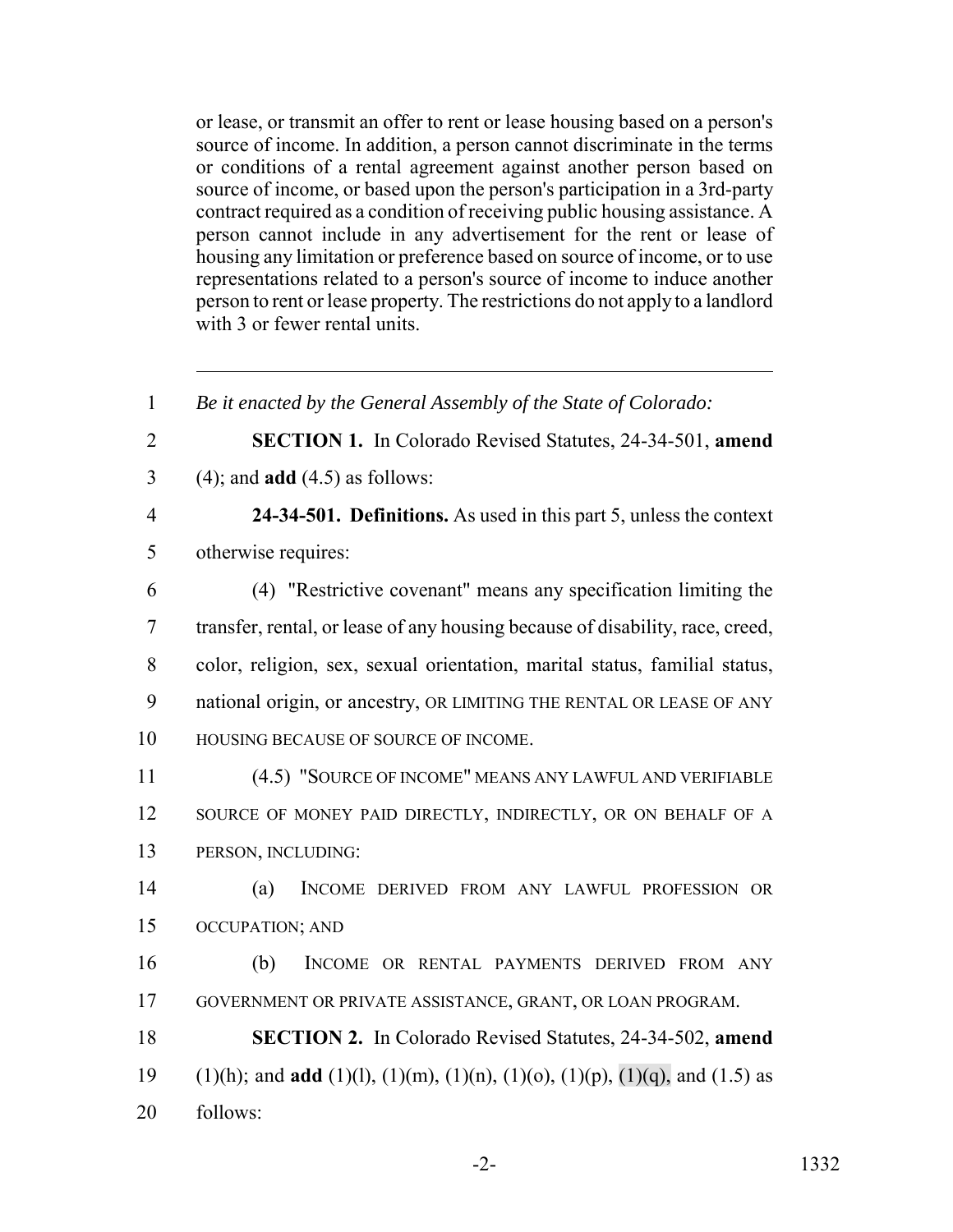**24-34-502. Unfair housing practices prohibited - definition.** (1) It shall be an unfair housing practice and unlawful and hereby prohibited:

 (h) For any person to deny another person access to or membership or participation in any multiple-listing service, real estate brokers' organization or other service, organization, or facility related to the business of selling or renting dwellings or to discriminate against such person in the terms or conditions of such access, membership, or participation on account of race, creed, color, religion, sex, sexual orientation, disability, marital status, familial status, or national origin or 11 ancestry, OR SOURCE OF INCOME;

 (l) FOR ANY PERSON TO REFUSE TO RENT OR LEASE, TO REFUSE TO SHOW HOUSING FOR RENT OR LEASE, TO REFUSE TO RECEIVE AND TRANSMIT ANY BONA FIDE OFFER TO RENT OR LEASE, OR TO OTHERWISE MAKE UNAVAILABLE OR DENY OR WITHHOLD FROM ANOTHER PERSON ANY HOUSING FOR RENT OR LEASE BECAUSE OF A PERSON'S SOURCE OF INCOME;

 (m) FOR ANY PERSON TO DISCRIMINATE IN THE TERMS, CONDITIONS, OR PRIVILEGES PERTAINING TO THE RENTAL OR LEASE OF ANY HOUSING, OR IN THE FURNISHING OF FACILITIES OR SERVICES IN CONNECTION THEREWITH, BECAUSE OF A PERSON'S SOURCE OF INCOME, INCLUDING A PERSON'S RECEIPT OF PUBLIC HOUSING ASSISTANCE OR A PERSON'S PARTICIPATION IN A THIRD-PARTY CONTRACT REQUIRED BY A PUBLIC HOUSING ASSISTANCE PROGRAM; EXCEPT THAT, IF THE INITIAL PAYMENT TO THE OWNER IS NOT MADE TIMELY IN ACCORDANCE WITH APPLICABLE REGULATIONS PROMULGATED BY THE UNITED STATES DEPARTMENT OF HOUSING AND URBAN DEVELOPMENT DUE TO PROCESSING DELAYS OR A GOVERNMENT SHUTDOWN, THEN A LANDLORD MAY EXERCISE

-3- 1332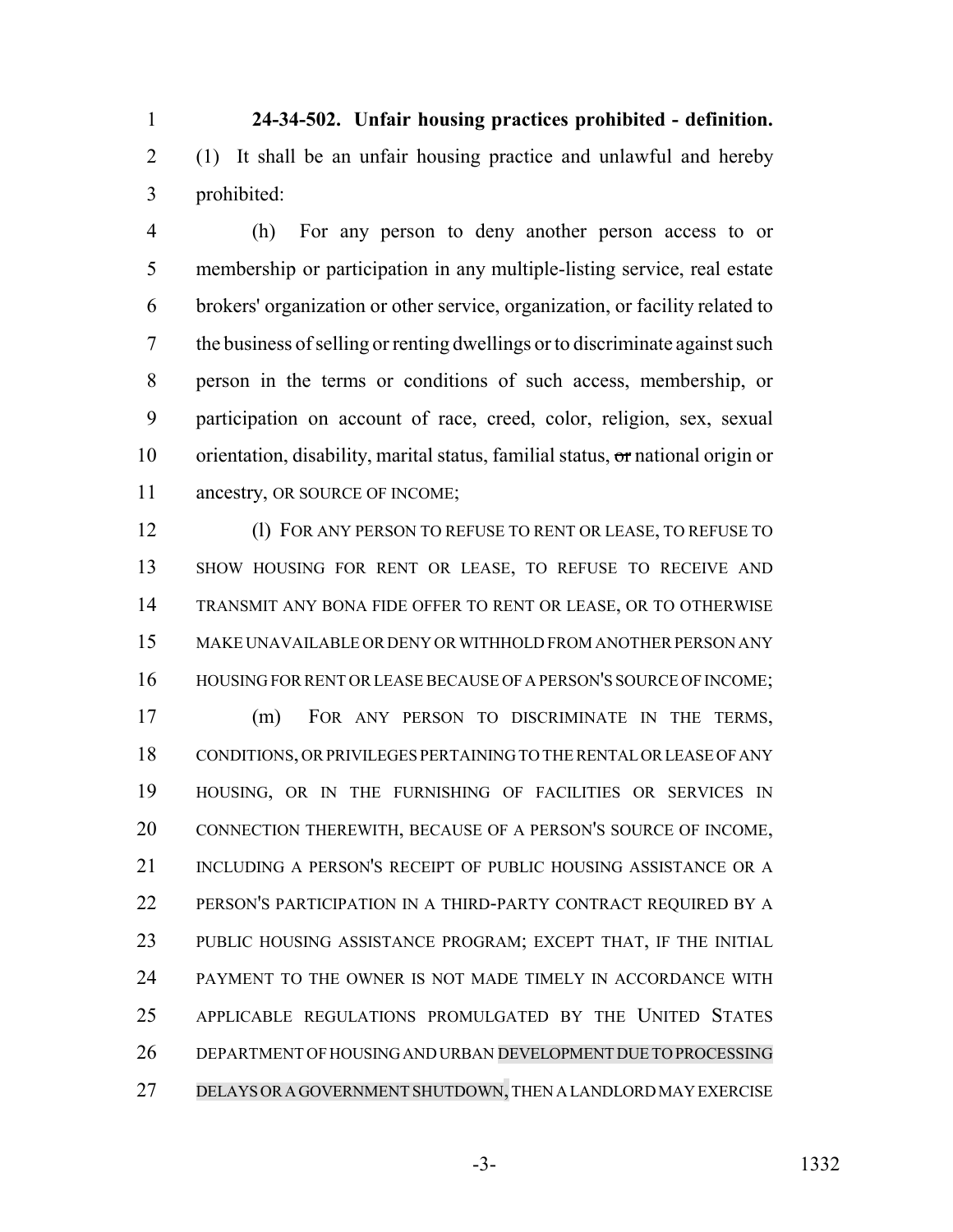ANY RIGHT OR PURSUE ANY REMEDY AVAILABLE UNDER LAW;

 (n) FOR ANY PERSON TO MAKE, PRINT, OR PUBLISH OR CAUSE TO BE MADE, PRINTED, OR PUBLISHED ANY NOTICE OR ADVERTISEMENT RELATING TO THE RENTAL OR LEASE OF ANY HOUSING THAT INDICATES ANY LIMITATION, SPECIFICATION, OR DISCRIMINATION BASED ON A PERSON'S SOURCE OF INCOME;

 (o) FOR ANY PERSON TO REPRESENT TO ANOTHER PERSON THAT ANY HOUSING IS NOT AVAILABLE FOR RENT OR LEASE WHEN THE HOUSING IS IN FACT AVAILABLE FOR THE PURPOSE OF DISCRIMINATING AGAINST THE 10 PERSON ON THE BASIS OF THE PERSON'S SOURCE OF INCOME; AND

 (p) FOR ANY PERSON, FOR PROFIT, TO INDUCE OR ATTEMPT TO INDUCE ANOTHER PERSON TO RENT ANY HOUSING BY REPRESENTATIONS REGARDING THE ENTRY OR PROSPECTIVE ENTRY INTO THE NEIGHBORHOOD OF A PERSON OR PERSONS WITH PARTICULAR SOURCES OF INCOME.

 (q) NOTHING IN THIS SECTION PRECLUDES A LANDLORD FROM 16 CHECKING THE CREDIT OF A PROSPECTIVE TENANT. CHECKING THE CREDIT OF A PROSPECTIVE TENANT IS NOT AN UNFAIR HOUSING PRACTICE UNDER THIS SECTION, PROVIDED THAT THE LANDLORD CHECKS THE CREDIT OF EVERY PROSPECTIVE TENANT.

20 (1.5) SUBSECTIONS (1)(1) TO (1)(p) OF THIS SECTION DO NOT APPLY 21 TO A LANDLORD WITH THREE OR FEWER UNITS OF HOUSING FOR RENT OR 22 LEASE. FOR THE PURPOSES OF THIS SUBSECTION (1.5), "LANDLORD" MEANS A PERSON WHO OWNS, MANAGES, LEASES, OR SUBLEASES A UNIT OF HOUSING AND WHO MAKES THAT HOUSING AVAILABLE FOR RENT OR LEASE. **SECTION 3. Act subject to petition - effective date.** This act takes effect January 1, 2021; except that, if a referendum petition is filed 27 pursuant to section 1 (3) of article V of the state constitution against this